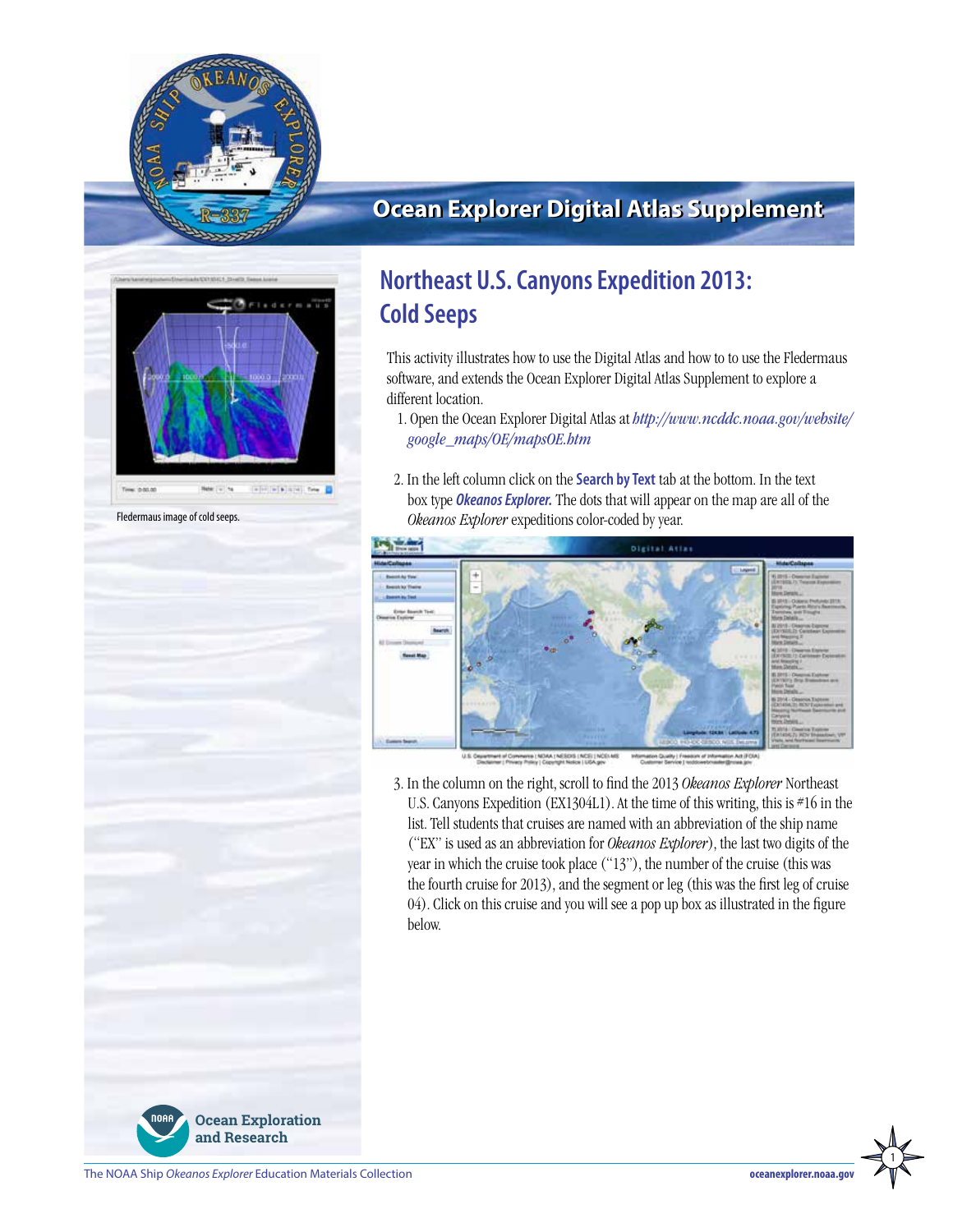The NOAA Ship *Okeanos Explorer* Education Materials Collection **oceanexplorer.noaa.gov**



Notice the tabs provided at the top of the pop up window. For educator information related to this cruise, click on the **Education** tab. This will take you to several educational resources available on the Ocean Explorer website related to this expedition including an Expedition Education Module which provides background information, an introductory video, lessons and more resources associated with the expedition.



*[The Northeast U.S. Canyons Expedition](http://oceanexplorer.noaa.gov/okeanos/explorations/ex1304/welcome.html)* took place during the summer of 2013. During this expedition, a team of scientists and technicians both at-sea and on shore conducted exploratory investigations on the diversity and distribution of deep-sea habitats and marine life along the Northeast U.S. Canyons and at Mytilus Seamount, located within the U.S. Exclusive Economic Zone. During this mission, the exploration team observed of deep-sea coral communities, undersea canyons, seamounts and cold seeps. The 36-day expedition complemented work done through the *[2012 Atlantic Canyons Undersea Mapping Expeditions](http://oceanexplorer.noaa.gov/okeanos/explorations/acumen12/welcome.html)  [\(ACUMEN\)](http://oceanexplorer.noaa.gov/okeanos/explorations/acumen12/welcome.html)*.

The expedition also marked the first time NOAA's new 6,000 meter remotely operated vehicle (ROV), *[Deep Discoverer](http://oceanexplorer.noaa.gov/okeanos/explorations/ex1304/background/plan/media/rov.html)* and the *[Seirios](http://oceanexplorer.noaa.gov/okeanos/explorations/ex1103/logs/slideshow/seirios_parts/flash_slideshow.html)* camera sled and lighting platform were used in a full telepresence-enabled ocean exploration with NOAA Ship *Okeanos Explorer.* When these systems were deployed from the ship, the expedition team was able to provide scientists and audiences onshore with real-time video footage from deepwater areas in important, largely unknown, U.S. waters.

2

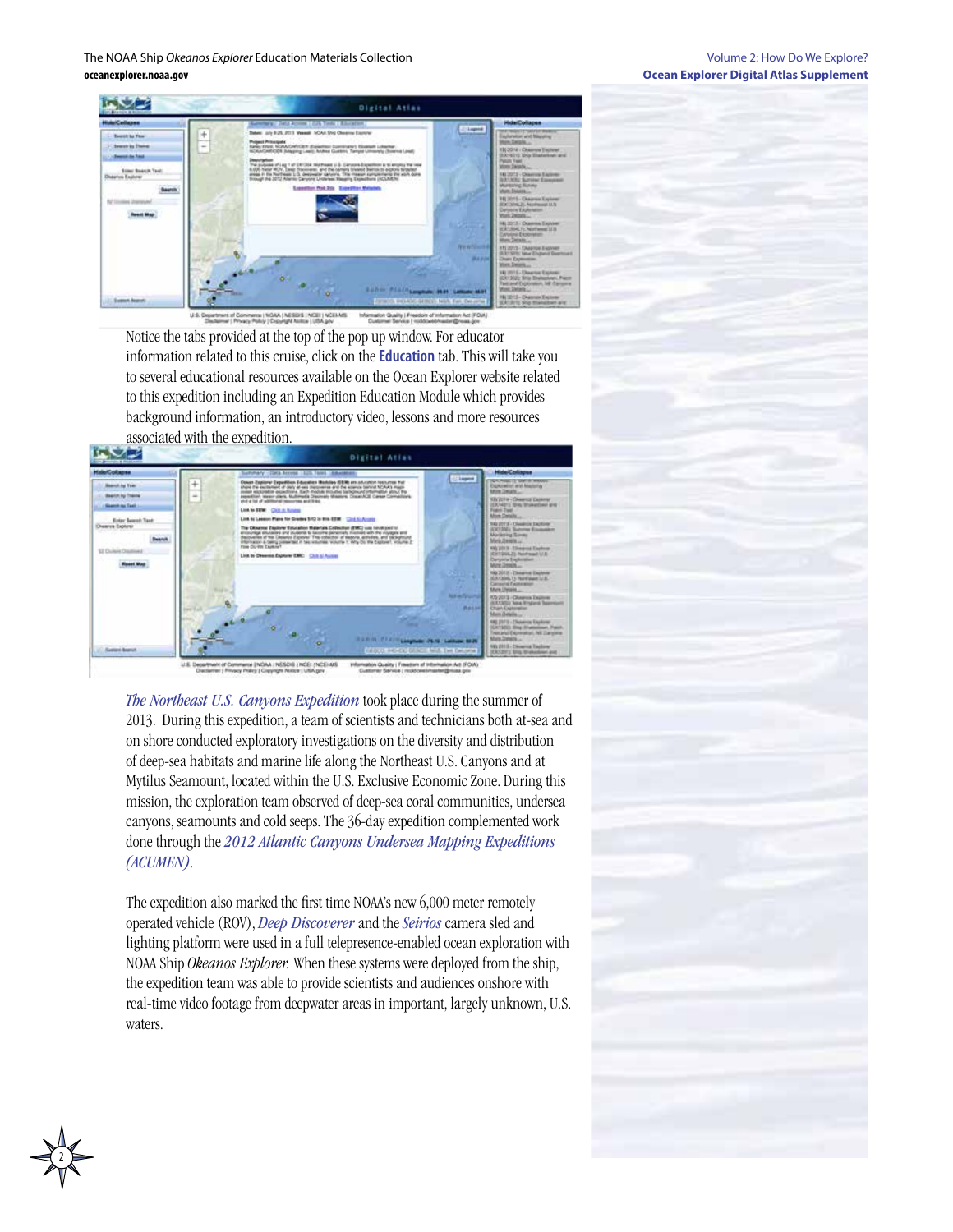4. Click on the **GIS Tools** tab in the pop up window, select the first four boxes, and click **Plot on Map**.



Give the map a moment to load and what appears should look like the figure below.



This shows the ship's entire cruise track and the bathymetric mapping work done throughout the expedition.

**Digital Atlas** GAA (AESOS (NCE) (NCE)AIS

5. Click on the map and holding the left cursor down, move the view slightly to the right. Zoom in until you find Dive 3 indicated with a star and EX1304L1 Dive 3.

Point out the light green line, which is the ship's track, and ask students why the ship seems to be tracking back and forth. Explain to students that the first step in the ship's exploration strategy is mapping and that the ship is obtaining highresolution multibeam maps of the area being explored (this is called "mowing

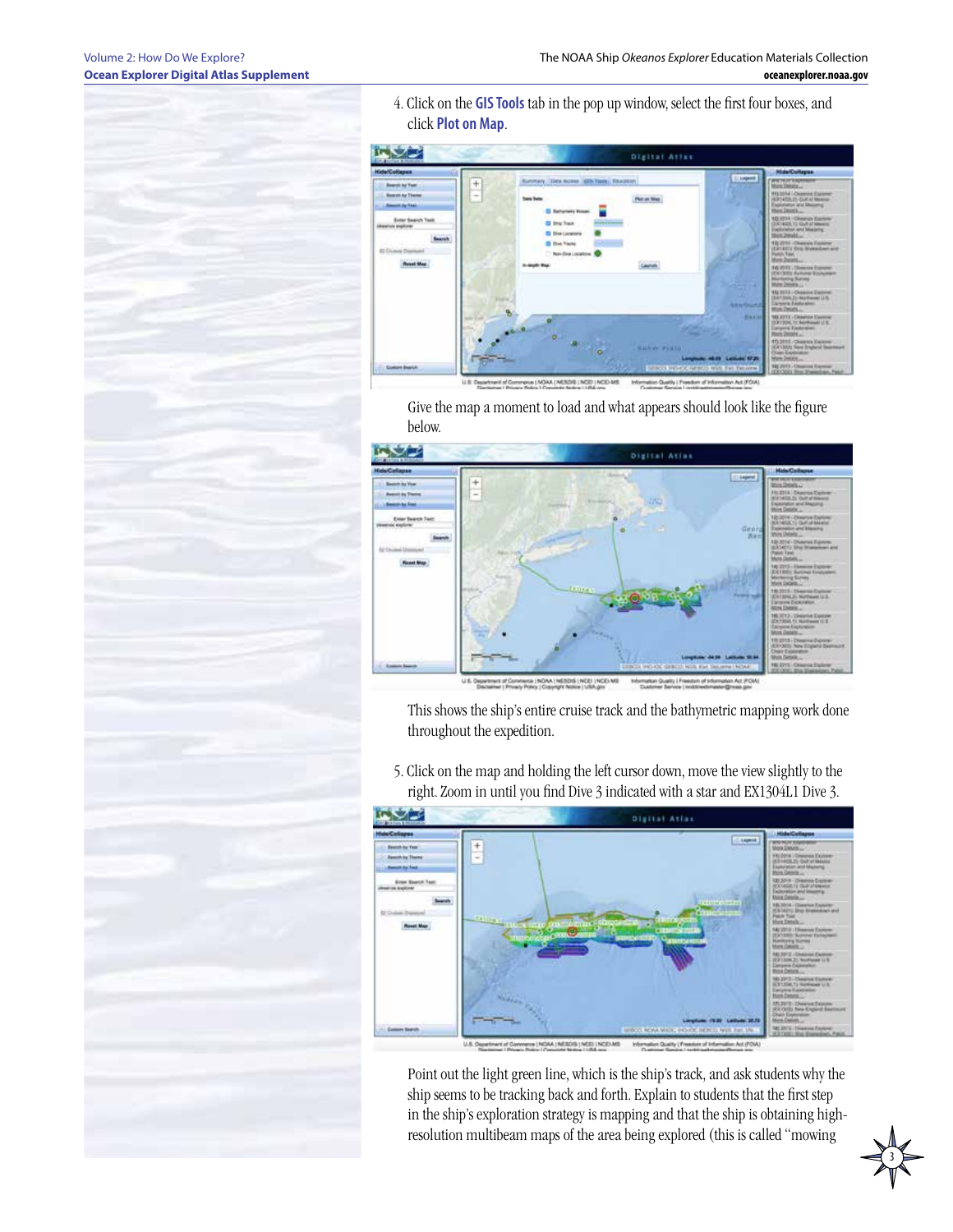#### Volume 2: How Do We Explore? **Ocean Explorer Digital Atlas Supplement**

the lawn," for obvious reasons). You will see both the track of the ship and the false color bathymetry of the mapped seafloor.

6. Click on *[service.ncddc.noaa.gov/rdn/oer-waf/media/ex1304l1/](http://service.ncddc.noaa.gov/rdn/oer-waf/media/ex1304l1/EX1304L1_Dive03_Seeps.scene.)*

*[EX1304L1\\_Dive03\\_Seeps.scene.](http://service.ncddc.noaa.gov/rdn/oer-waf/media/ex1304l1/EX1304L1_Dive03_Seeps.scene.)* This will open an interactive scene file of the cold seeps found at this location within a three dimensional data visualization system called Fledermaus. (This free software must be downloaded to view and manipulate the image in the figure below.)



- 7. Orientation to Fledermaus manipulation tools:
	- a) Notice on the top left box that the exaggeration is set at 3.00x. Actual exaggeration is 1. The image has been exaggerated to three in order to view the structure in more detail.
	- b) In the column on the left, viewers can select different views of the seamount. Checking the first box will provide a false color map of the seamount with purple being the deepest points and red being the shallowest points. Checking the second box will show the slope. Checking the last two boxes will show a series of red dots. These are the bubbles from methane seeps discovered during the expedition.
	- c) The white x and y axis orients the viewer to distance in meters.
	- d) The rings on the left and at the top of the image can be used to manipulate the view. (Note: Use Camera and Reset Camera in the menu bar to return to the original view.)
	- e) The ocean floor is shown as a three-dimensional image. The x-axis represents longitude, the y-axis represents latitude, and the z-axis represents depth. When you move the cursor over the image, the window near the bottom of the screen shows the geo coordinates (x, y, and z) for the location beneath the cursor.

Have students analyze the image and develop questions based on their own curiosity.

Questions for students to consider might include:

- What is the deepest point in this region?
- What is the shallowest point in this region?
- What appears to be one of the steepest points in this region?
- How deep did the ROV travel when exploring this area?
- Why is the red row of bubbles leaning to the west vs. being perfectly vertical? What organisms might live here? Why?
- Why did the scientists select the dive locations? If you were the scientist leading this expedition and exploring this region for the first time, where would you chose to send the ROV? What considerations do you think need to be made when deciding what regions to select for further exploration?